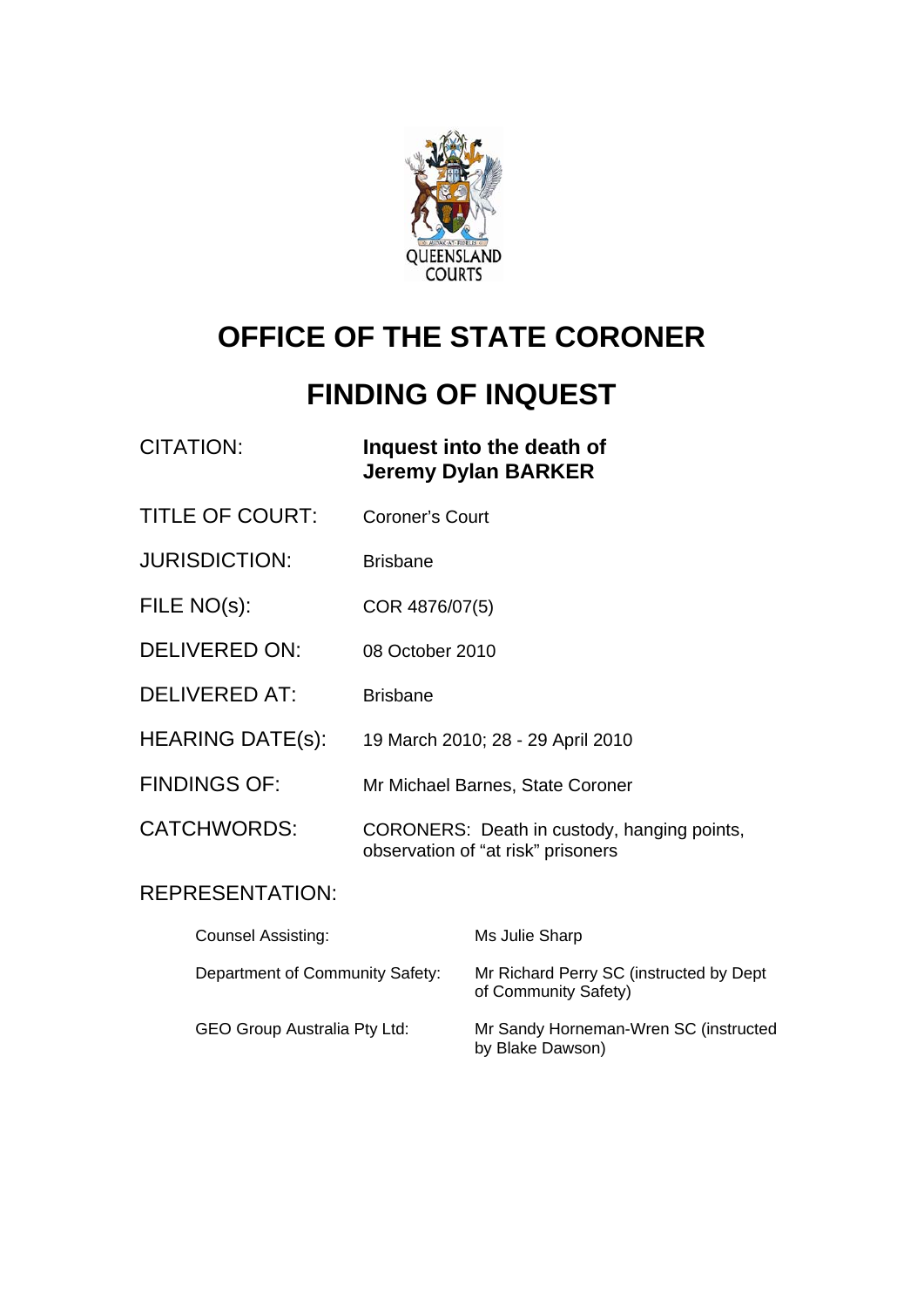#### **Table of Contents**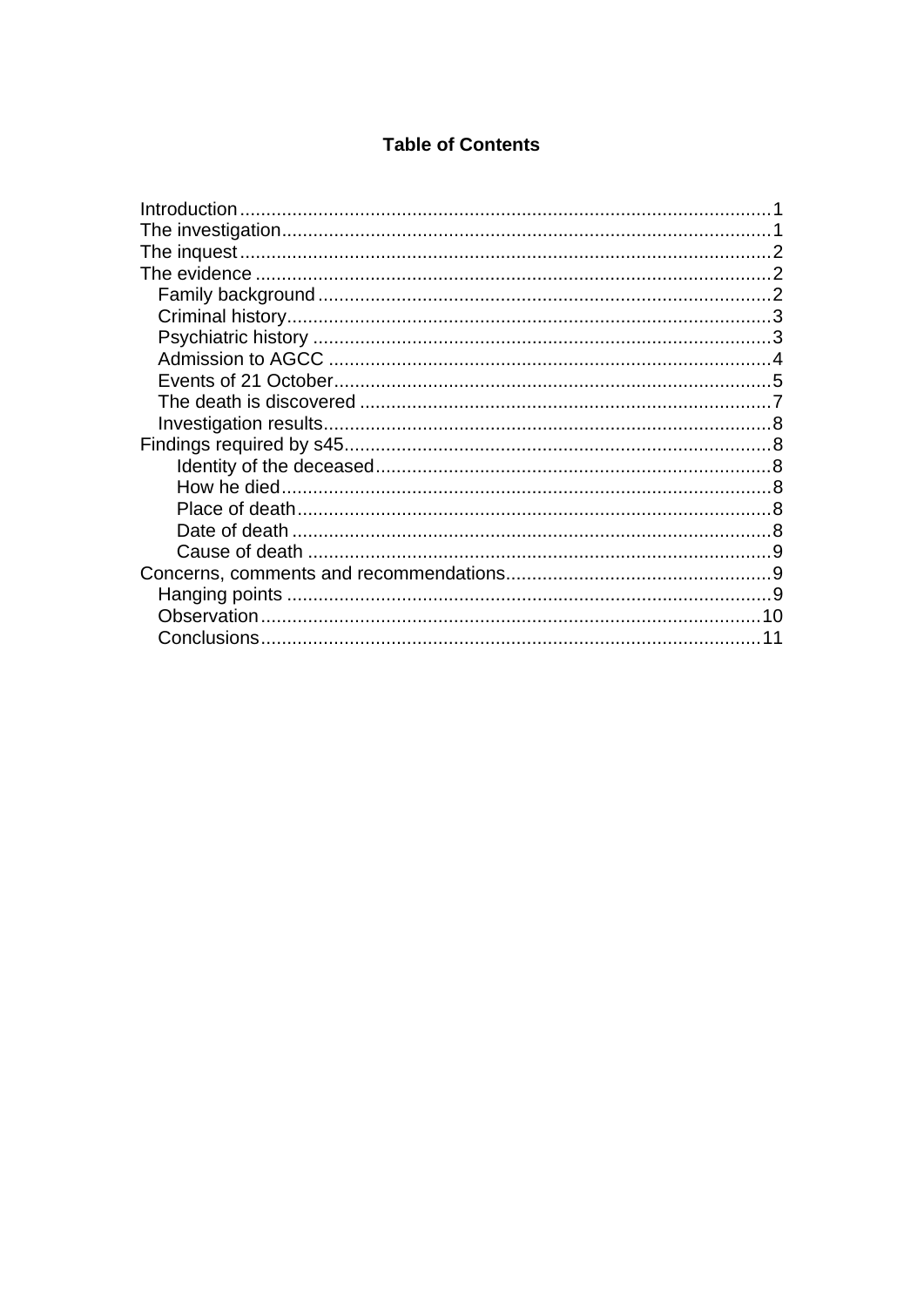The *Coroners Act* 2003 provides in s45 that when an inquest is held into a death in custody, the coroner's written findings must be given to the family of the person who died and to each of the persons or organisations granted leave to appear at the inquest and to various officials with responsibility for aspects of the justice system. These are my findings in relation to the death of Jeremy Dylan Barker. They will be distributed in accordance with the requirements of the Act and placed on the website of the Office of the State Coroner.

# <span id="page-2-0"></span>**Introduction**

At the time of his death, Jeremy Barker was an inmate of the Arthur Gorrie Correctional Centre (AGCC). He had a history of mental illness and was considered an "at risk" prisoner on account of articulated suicidal ideations and previous attempts. Mr Barker was therefore housed in the medical centre of the facility. Four days after arriving at the AGCC, fellow inmates found Mr Barker hanging in the toilet of the medical centre and raised the alarm. Medical attention was administered but he was unable to be revived.

These findings seek to explain how the death occurred, consider whether it could have been prevented and whether any changes to the prison and/or its policies and procedures, might reduce the likelihood of similar deaths occurring in the future.

# <span id="page-2-1"></span>**The investigation**

Efforts at resuscitation were discontinued at 3.32pm. By 4.40pm detectives from the Corrective Services Investigation Unit (CSIU), a specialist squad within the Queensland Police Service (the QPS) that investigates incidents within correctional centres, were at the scene commencing their investigation.

Those officers searched and examined the medical ward as did a senior scientific officer. Photographs were taken and statements were obtained from various corrective services officers (CSOs). The prisoners who were in the medical ward when Mr Barker died were interviewed, as were the prison officers on duty in that part of the jail and the medical centre nurses and doctors. A post-mortem examination was conducted on 23 October 2007.

The CSIU investigators produced a comprehensive report.

A separate investigation was undertaken by inspectors appointed by the Acting Chief Inspector, Queensland Corrective Services (QCS). Those investigators are to be commended for their robust inquiry into, and comprehensive report regarding, Mr Barker's death which has been of great assistance.

The Office of the State Coroner has made further inquiries relating to the management of other prisoners in the medical ward at the time of Mr Barker's death and has been assisted in those inquiries by the GEO Group Australia (GEO), which organisation privately manages and operates AGCC under contract to QCS.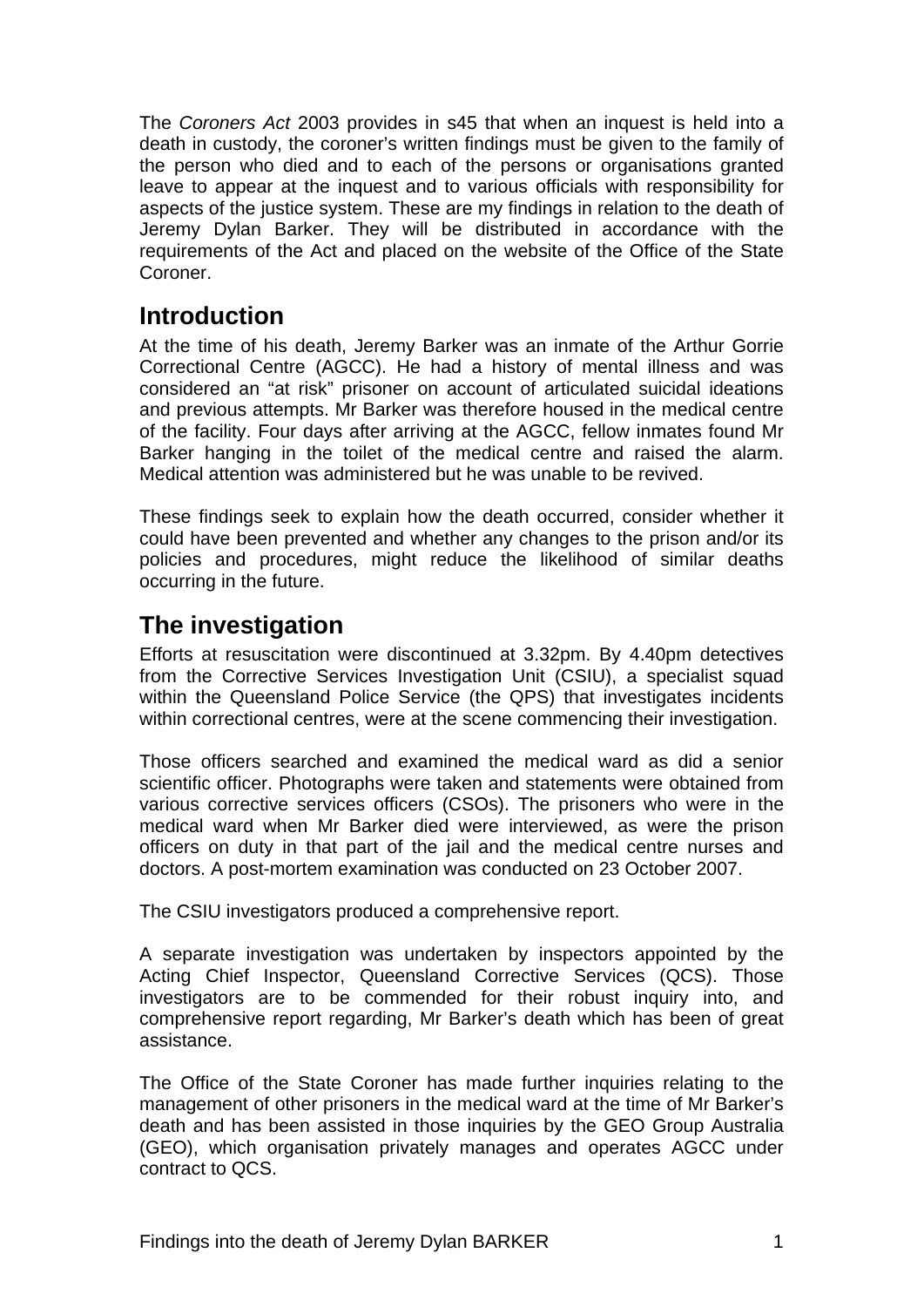As can be readily appreciated, any death in custody may raise suspicions in the minds of those close to the deceased that he or she has met with some foul play and/or that the authorities have failed in their duty to properly care for the prisoner. It is therefore essential that even when a death appears at the outset not to be suspicious, the investigation is thorough and rigorous. I am satisfied that as a result of the contribution made by the various bodies which inquired into this case, including the evidence given at the inquest, the circumstances of the death have been sufficiently scrutinised to enable me to make findings on all relevant issues.

# <span id="page-3-0"></span>**The inquest**

A pre-hearing conference was held in Brisbane on 19 March 2010. Ms Sharp was appointed Counsel Assisting. Leave to appear was granted to the Department of Corrective Services, GEO Group and Queensland Health.

The inquest proceeded over two days commencing on 28 April 2010. Ten witnesses gave oral evidence and 62 exhibits were tendered. Since health care provided to Mr Barker by Queensland Health does not form part of the issues to be investigated at the inquest, Queensland Health elected not to appear at the inquest.

# <span id="page-3-1"></span>**The evidence**

I now turn to the evidence. Of course I cannot summarise all of the information contained in the exhibits and transcript but I consider it appropriate to record in these reasons the evidence I believe is necessary to understand the findings I have made.

## <span id="page-3-2"></span>*Family background*

Mr Barker was born in Bernie, Tasmania on 26 September 1980 and was 27 years old when he died. He had three step-sisters, one of whom was celebrating her birthday on the day Mr Barker died. Mr Barker had a son who was three years old. His relationship with the child's mother was, it seems, a turbulent one.

Mr Barker's mother, Adele Sheehan, reported that her son had a normal childhood but developed signs of anger management issues in his late teens. Mrs Sheehan attributes her son's downward spiral to illicit drug use. That problem is borne out in Mr Barker's criminal history, which I will shortly outline.

Despite that, there was some cause for hope when, in April 2007, Mr Barker was dealt with by the Southport Drug Court and placed on an Intensive Drug Rehabilitation Order (IDRO) which saw him living at the Fairhaven Drug Rehabilitation Centre. Mrs Sheehan says that her son was proud of the progress he was making there and upbeat about his future.

Sadly, that optimism was dashed when Mr Barker was excluded from the program, apparently on account of embarking on a relationship with another resident who fell pregnant as a result. Mr Barker again went into a downward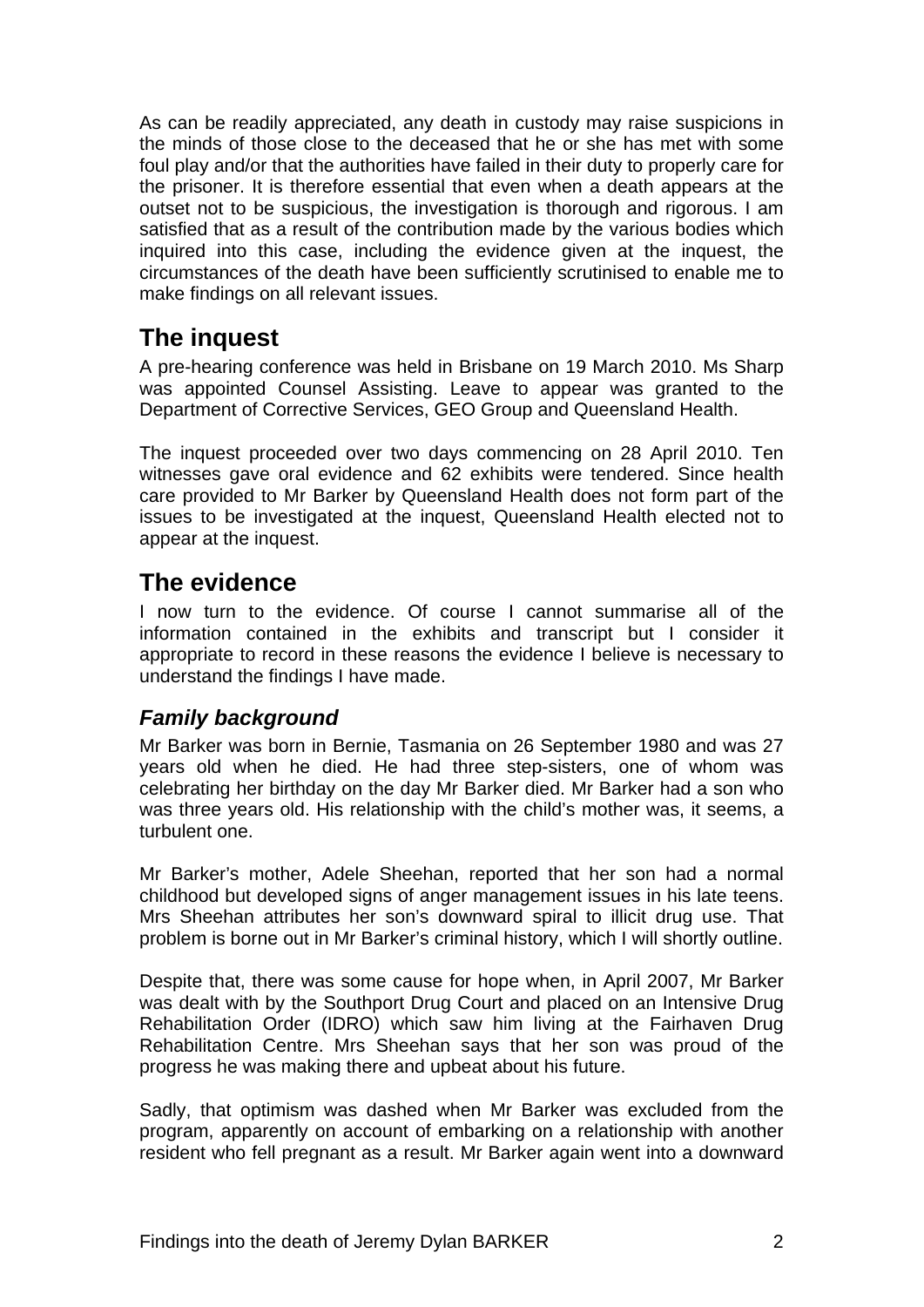spiral and was variously treated by the mental health unit at the Gold Coast and Maryborough Hospitals.

I take this opportunity to express my condolences to Mr Barker's mother, and other family members. Mr Barker's struggle in life was no doubt distressing for Mrs Sheehan in particular, and his premature death a very sad end to his turbulent and relatively short life

## <span id="page-4-0"></span>*Criminal history*

Mr Barker had a lengthy criminal history in Queensland commencing in May 2000 with a minor drug charge. Soon after he was convicted of a large number of property offences and was sentenced to 18 months imprisonment.

An intensive correction order was imposed in February 2004 for breaches of a domestic violence order, dangerous operation of a motor vehicle and serious assaults. That order was later breached when Mr Barker was convicted of drug offences and he was committed to probation for three years. It is apparent that by sentencing him to community based orders the courts made repeated efforts to encourage Mr Barker to deal with his drug addiction.

Those efforts were unsuccessful. Sadly, Mr Barker found himself incarcerated for another lengthy term when he was sentenced in Mt Isa, in September 2005, for another large swag of property offences. The term imposed on that occasion was three years, suspended after 12 months for an operational period of four years.

That suspended sentence was breached when he committed further property offences, but Mr Barker was given yet another opportunity in the form of an Intensive Drug Rehabilitation Order (IDRO) that required he reside in Fairhaven Rehabilitation and Detoxification Centre in Southport. As I have already mentioned, Mr Barker was excluded from Fairhaven as a result of breaching conditions of his residing there.

He remained on the Gold Coast for a few weeks and was admitted to the Gold Coast Hospital Mental Health Unit. He absconded and travelled to Maryborough where he came to police attention. He was initially held in the Maryborough Base Hospital Mental Health Unit on account of obvious symptoms of mental illness. He was there diagnosed and treated for Affective Bipolar Disorder.

When he was discharged he was again taken into custody and charged with a number of break and enter and unlawful use offences. Because that offending put him in breach of the IDRO Mr Barker was transported back to Southport, where the order had been made. By that time he was acutely unwell. From Southport he was transferred to the AGCC where he remained until his death.

## <span id="page-4-1"></span>*Psychiatric history*

Mr Barker was diagnosed with depression during his incarceration at AGCC in early 2007 and was successfully treated with Zoloft. He was then transferred to Fairhaven in accordance with the order of the Drug Court. After being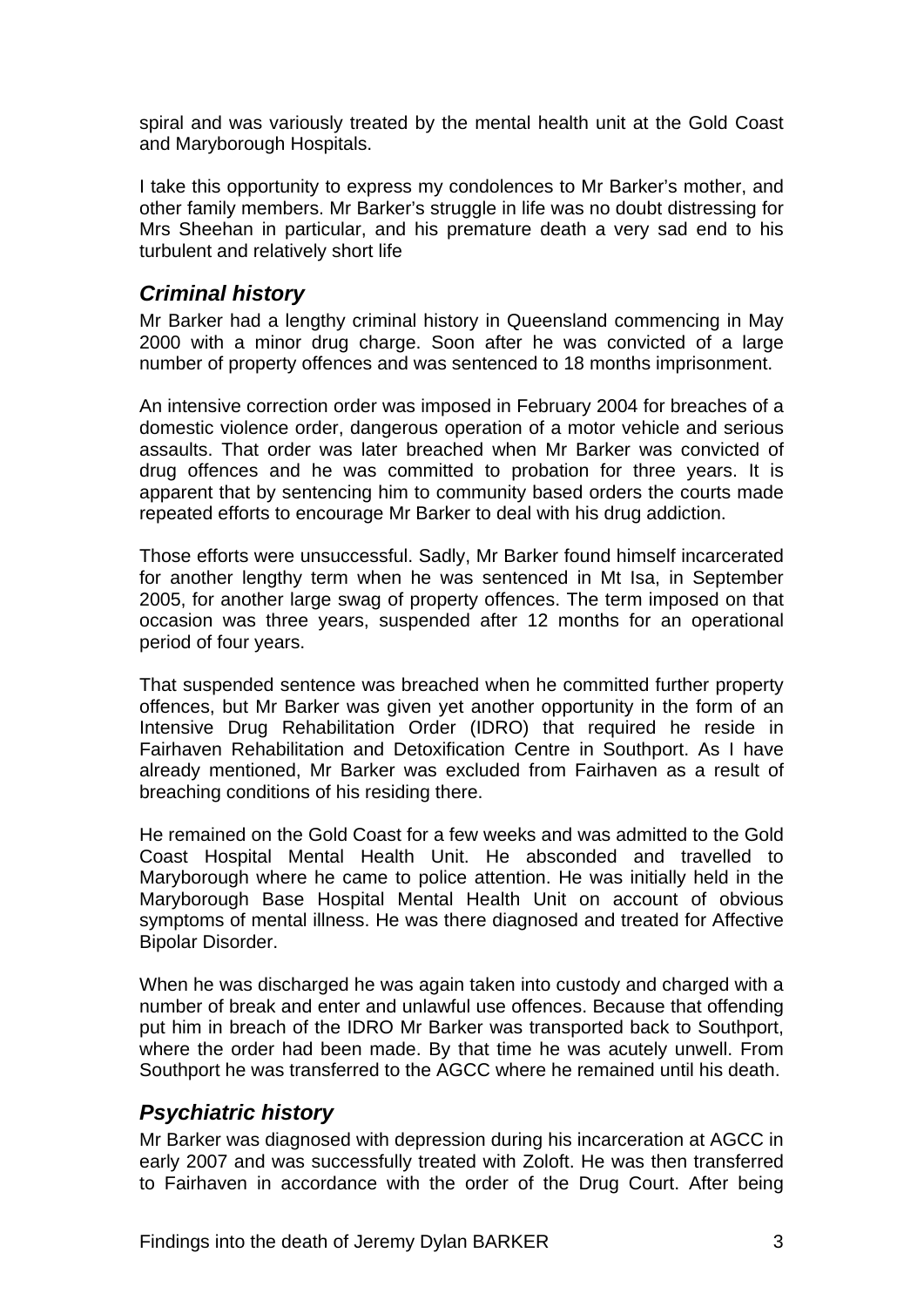excluded from that facility, Mr Barker was without a fixed address and went without his medication for several months resulting in his admission to the Gold Coast Hospital for depression and suicidal ideation. An Involuntary Treatment Order (ITO) was made. Records show that Mr Barker was an inpatient from 8 August until 23 August 2007 when he absconded.

Mr Barker travelled to Maryborough and was almost immediately apprehended by police for allegedly committing further offences. He was admitted to the Maryborough Base Hospital and then to the mental health unit as a classified patient from 26 August until 3 October 2007. Mr Barker expressed suicidal ideations at that time and was diagnosed with bipolar disorder. AGCC records note he had tied a sheet to a door while in hospital at Maryborough but was discovered by a nurse before he could give effect his intention of hanging himself.

On about 3 October 2007, he was discharged from the Maryborough MHU. As detailed earlier, he was charged with break and enter and unlawful use of a motor vehicle, and some other offences dating back to 2000 and taken to the Southport Watchhouse.

On 12 October 2007, Mr Barker was reported by watchhouse staff to have been hearing voices. The Clinical Summary notes recent suicide attempts by overdosing on prescription medication (about 40 days prior) and by cutting his wrists (about three months prior). Mr Barker reported voices were telling him to self-harm and he told the visiting psychiatric nurse he would hang himself if he had the opportunity. That information was passed on to the Watchhouse Senior Sergeant and later to AGCC.

Records for 15 and 16 October 2007 confirm that there remained evidence that Mr Baker was suffering a mental illness, although at that time he did not meet the criteria for an ITO. He was referred to prison mental health services for monitoring and treatment and on 17 October 2007 was taken to AGCC.

## <span id="page-5-0"></span>*Admission to AGCC*

In accordance with prison procedure, Mr Barker was assessed upon admission into the centre on 17 October 2007. It is evident the prison authorities were aware of his recent hospitalisation at Maryborough and the recent suicide attempts. Importantly, records in evidence also make clear that staff at AGCC were aware that Mr Barker had expressed an intention to hang himself if given the chance.

Mr Barker reported he was taking medication but could not recall which drugs or the doses. He was depressed about having "*stuffed up again*" and the registered nurse performing the assessment described him as "*extremely quiet, flat, slow thinking and slow response, pale, somewhat 'out of it' and sleepy*." Mr Barker said ending his life was on his mind.

The Interim Risk Plan completed on admission deemed Mr Barker to be at risk of self-harm. The observation risk level was first determined to be category A but that was changed to category B meaning that rather than 10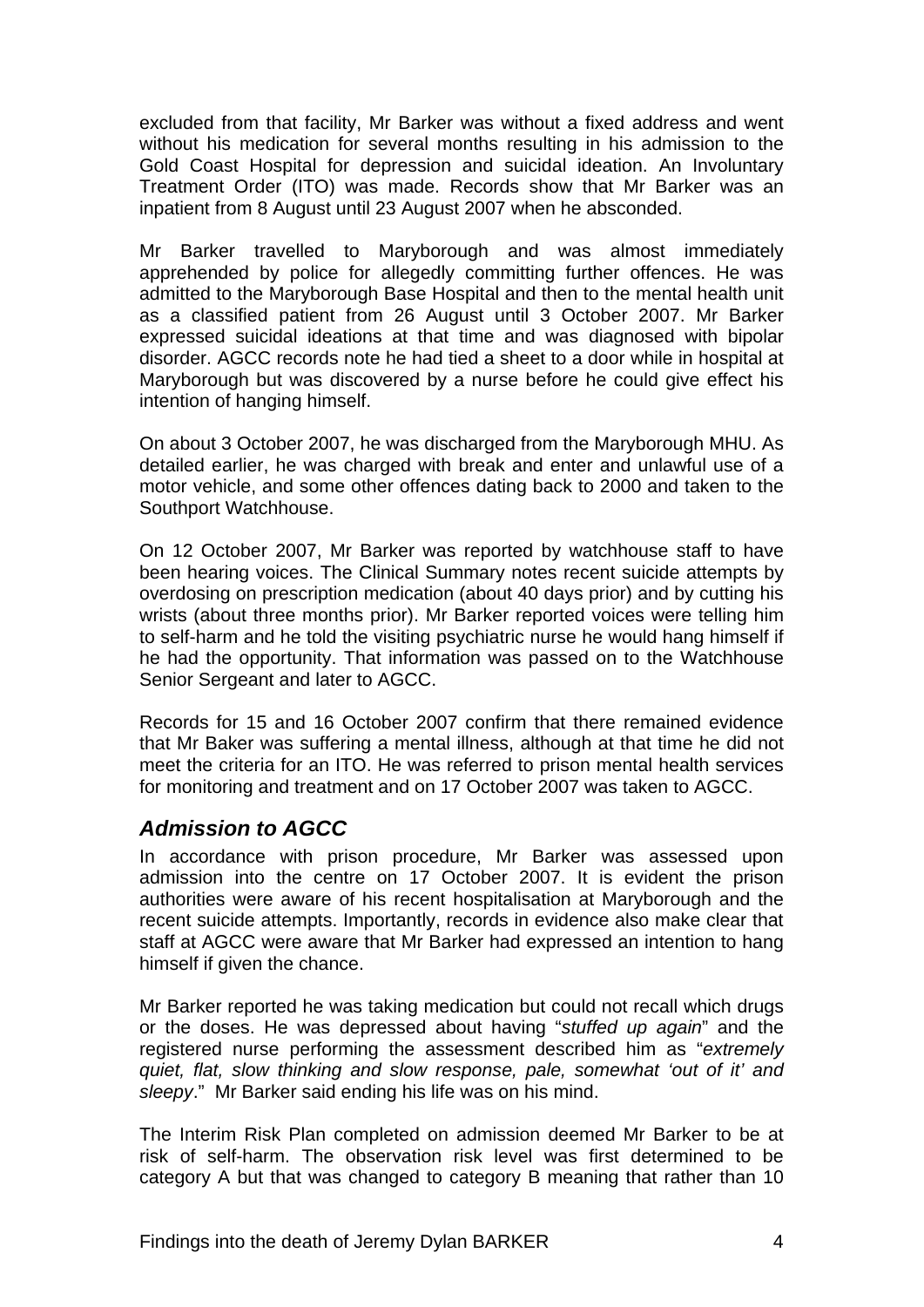minute observations Mr Barker was to be checked every 15 minutes. Registered Nurse, Tess Haimes explained the change was made after consulting with her supervisor.

On 18 October 2007, Mr Barker was seen by psychiatrist Dr Mann, of the Prison Mental Health Team. He did not have the benefit of Mr Barker's medical records but was able to ascertain that Mr Barker had been recently hospitalised and had been diagnosed with bipolar disorder. Mr Barker also disclosed he had undergone a course of electroconvulsive therapy (ECT).

Dr Mann noted that Mr Barker expressed a preference to be housed in the main unit rather than in the medical unit, stating that he felt safe and denied thoughts of self-harm, suicidality or aggression. Nevertheless, Dr Mann suggested that Mr Barker be housed in the medical unit. As one would expect, prison staff acted on that suggestion, although as I comment below, there was no consideration given to the risks that environment posed to Mr Barker.

Mr Barker was not able to say what medication he had previously been on so Dr Mann simply ordered that those drugs be continued once they were ascertained. The drug chart in his file shows that Mr Barker received Tegretol, Efexor and Diazepam daily from 18 October onwards.

He was housed in a 6 bed medical ward which was also occupied by two other prisoners

There is no evidence of any further examination or treatment of Mr Barker.

#### <span id="page-6-0"></span>*Events of 21 October*

In the short time Mr Barker spent in the 6-bed medical unit, he was observed to be quiet and cooperative. He apparently did not present any problems for orrective services officers, nor did he exhibit any signs of deteriorating c mental health or suicidal intention.

CSO Karl Winter was on duty in the medical ward on the weekend of 20 and 21 October 2007. He gave evidence that on Saturday Mr Barker "*was very happy".*

On Sunday morning, RN Janelle Kelly administered Mr Barker with his medication at about 7.00am. Ms Kelly knew Mr Barker from a previous period of his incarceration and knew him to have a history of self-harm or attempted suicide. She says she had a good rapport with him and did not discern any cause for concern during her conversation with him. That conversation included an exchange regarding Mr Barker's mental state and his sleep, mood and appetite which did not reveal any problem.

Ms Kelly saw Mr Barker again at about 10.00am when he presented with a splinter in his finger. He engaged in positive conversation with Ms Kelly at that time. She later described his apparent mood at that time as "*jovial*".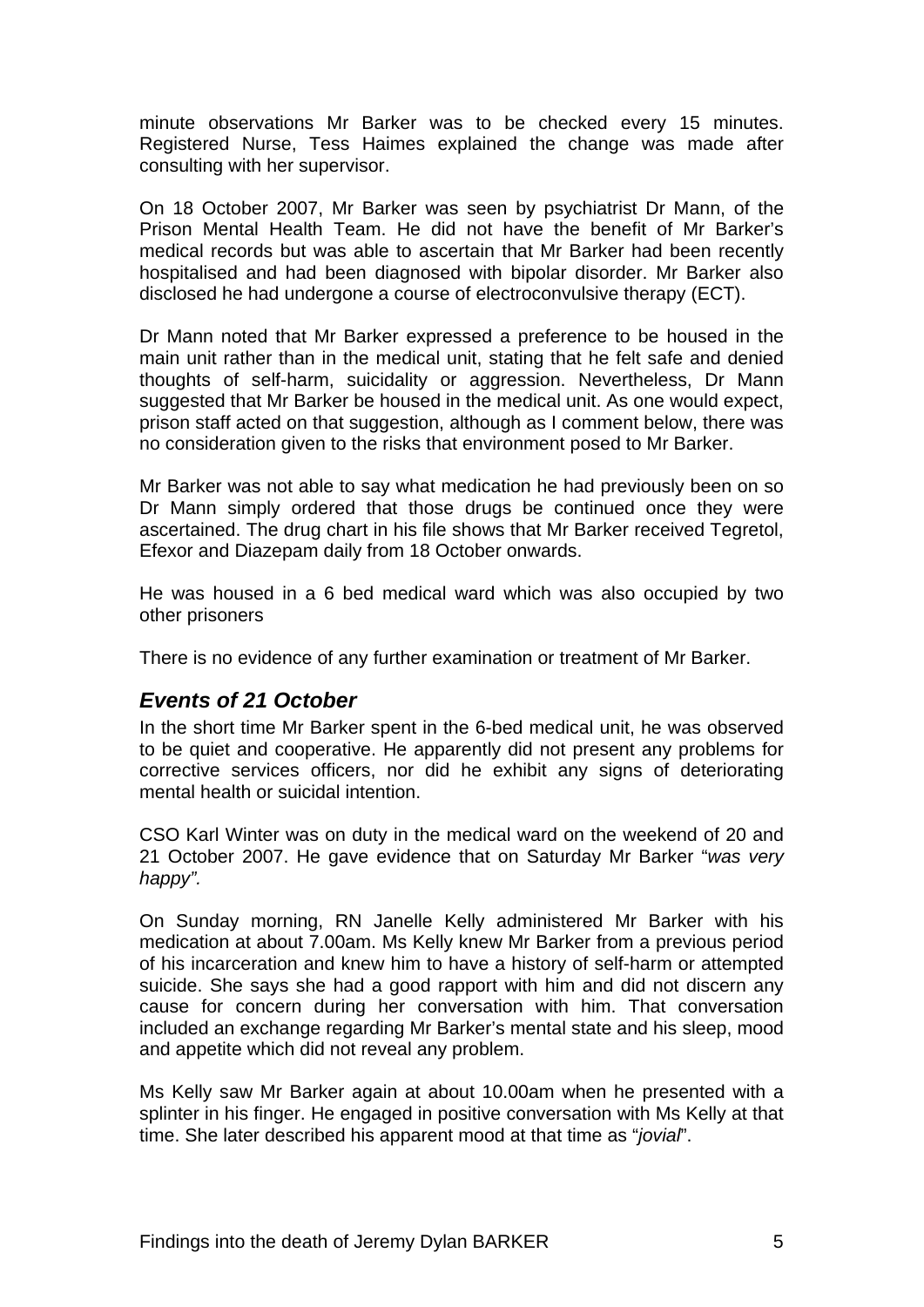CSO Angeleena Johnson was the floor officer on duty in the medical ward over the weekend. She was being trained by Karl Winter. Shortly after 11.00am, she took the three inmates from the 6-bed ward, Messrs Barker, Commons and Ganzer, to the exercise yard for lunch and cigarettes.

During that period, Mr Barker asked Ms Johnson if he could telephone his sister who was celebrating her birthday. There is conflicting evidence as to whether Mr Barker was unable to get through when he made the call, or whether he was unable to make the call at all.

Ms Johnson recalled that she told Mr Barker he could not make the phone call because the number had not been cleared through necessary security procedures. According to Ms Johnson, Mr Barker did not appear disgruntled or agitated, rather he accepted the response that she gave him and appeared "*pretty happy*".

Inmate Ganzer's evidence at the inquest was that Mr Winter refused to allow Mr Barker to make the phone call saying words to the effect, "*You get nothing*". Mr Ganzer had not previously mentioned that in his various interviews and the suggestion was denied by Mr Winter. Mr Ganzer initially told police that he was uncertain about whether Mr Barker was refused the phone call and later, that the officer did give him the phone call. I am of the view his evidence in relation to this aspect of the matter is unreliable.

Mr Winter initially recalled Mr Barker attempting to phone his sister on Saturday, but conceded that might have happened on Sunday. Mr Winter thought that Mr Barker tried to make the call but could not get through because he saw the receiver being returned with a heavy 'clunk'. He recalls Mr Barker "*seemed fine, but….a little pissed off that he couldn't get through*".

Otherwise, Mr Winter did not observe anything that caused him concern about Mr Barker's mental state. Mr Winter had clearly thought a great deal about his dealings with Mr Barker since the death and said in evidence –

*Even if you ask me after the event, did I think there was any issue with Jeremy, after the experience that I have had with other prisoners and I would still have said "No".*

Fellow inmates, Clayton Ganzer and Matthew Commons, gave accounts that Mr Barker was depressed on the day of his death. He had been looking forward to attending the Indy racing carnival that weekend and was missing his sister's birthday on account of his incarceration.

Ms Johnson says she did not notice anything out of the ordinary in respect of Mr Barker's behaviour that Sunday. She observed him walking around and changing the sheets on his bed. He handed in his dirty bed sheets and was issued with a clean set. Ms Johnson did not observe Mr Barker replace the sheets on his bed.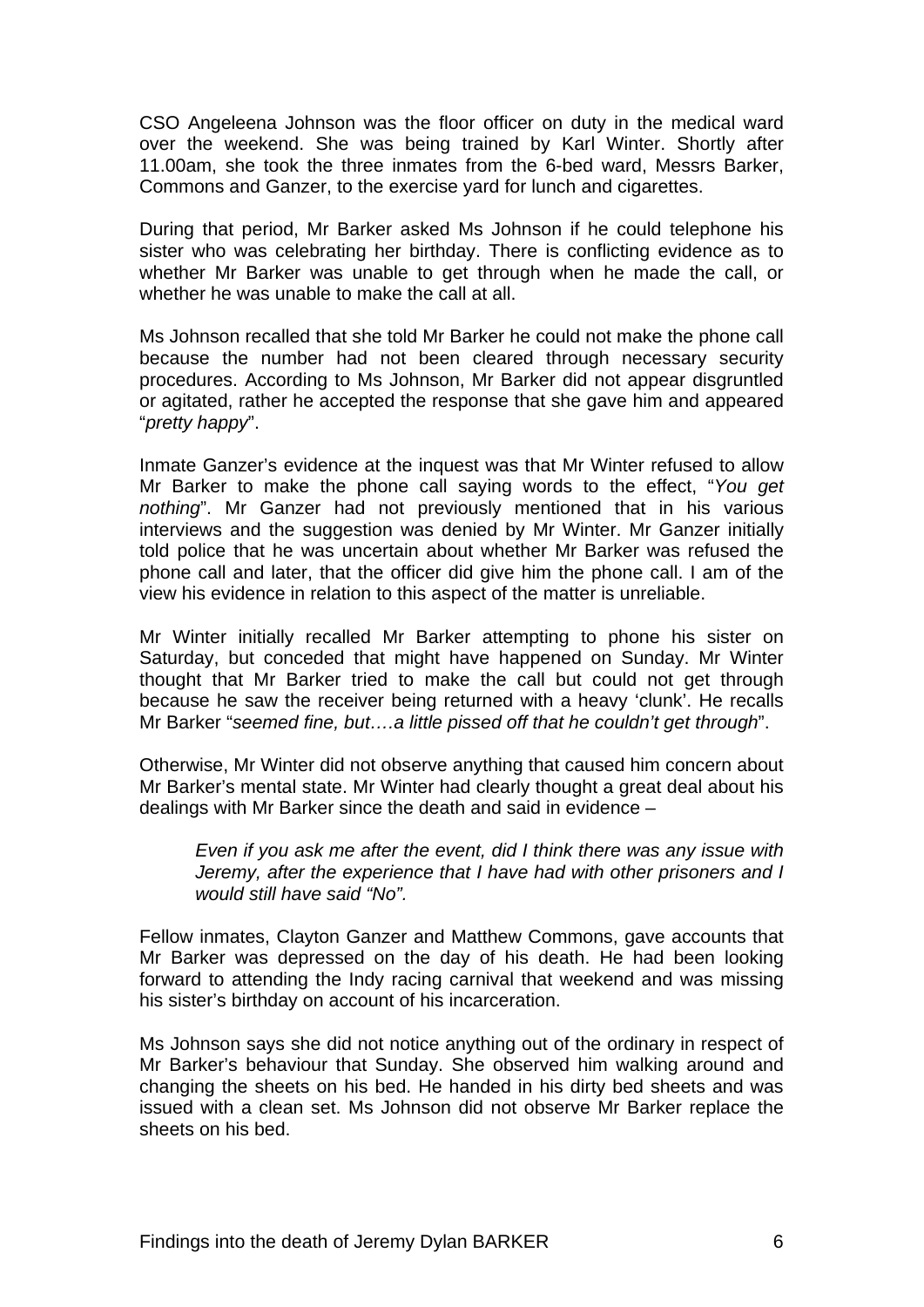Later in the afternoon, when the three prisoners had returned from the exercise yard and were again locked in the medical unit, Mr Barker borrowed some paper from Mr Ganzer and appeared to be composing a letter. It seems likely this was the suicide note that was found after his death. Both Mr Ganzer and Mr Commons said that Mr Barker was crying either while he was writing, or just prior to doing so. Mr Commons observed Mr Barker leaning over his bed looking very dejected. Mr Commons dozed off for a short time and Mr Barker was lying quietly on his own bed.

A little later Mr Barker asked Mr Commons to roll a cigarette for him. A practice had developed between the three inmates where by they would take it in turns to go into the toilet to have a cigarette, using a lighter they had secreted there.

Mr Barker then went to the toilet. A few minutes later, Mr Commons went to use the toilet and asked Mr Barker how long he would be. There was no response and Mr Commons opened the door to find Mr Barker sitting on the toilet. About five to ten minutes later, Mr Commons reports returning to the toilet and giving some words of comfort to Mr Barker, along the lines of "*it's alright man, we love you, it's alright."* 

## <span id="page-8-0"></span>*The death is discovered*

Twenty to thirty minutes after Mr Barker had first entered the toilet, Messrs Commons and Ganzer opened the toilet door to find their friend hanging. They raised the alarm by using the intercom to call CSO Winter at 2.57pm.

Mr Winter, along with Anne O'Brien and Roslyn Christie, two CSOs who had come to the medical centre to escort the nurse on the pill run, went immediately to the toilet where they saw Mr Barker slumped over on his knees with his back to the door. There was a sheet tied around his neck and to bars on the inside of the toilet window.

Mr Winter called the Centre Emergency Response Team (CERT). That team alerted other officers who responded quickly.

Ms Christie was tasked to retrieve the 'cut-down knife' which is usually kept in an emergency kit. Nurse Adair Behrends recalled that there was some difficulty locating the knife, however Mr Winter and Ms Christie denied this. Those officers said that Mr Barker was cut down within seconds. That is not supported by Mr Ganzer who recalled that it took three to four minutes to cut his friend down since no-one was in possession of a cutting implement.

Dr Hussain was present when Mr Barker was cut down. He could not find any signs of life. There was no respiratory movement and no audible heart activity. Mr Barker's pupils were fixed and dilated, his tongue was protruding and his face was swollen and blue. I consider it highly likely that Mr Barker was deceased at that time. However, appropriately, CPR was commenced and continued for approximately half and hour. A defibrillator was used and adrenalin administered. The Queensland Ambulance Service had been called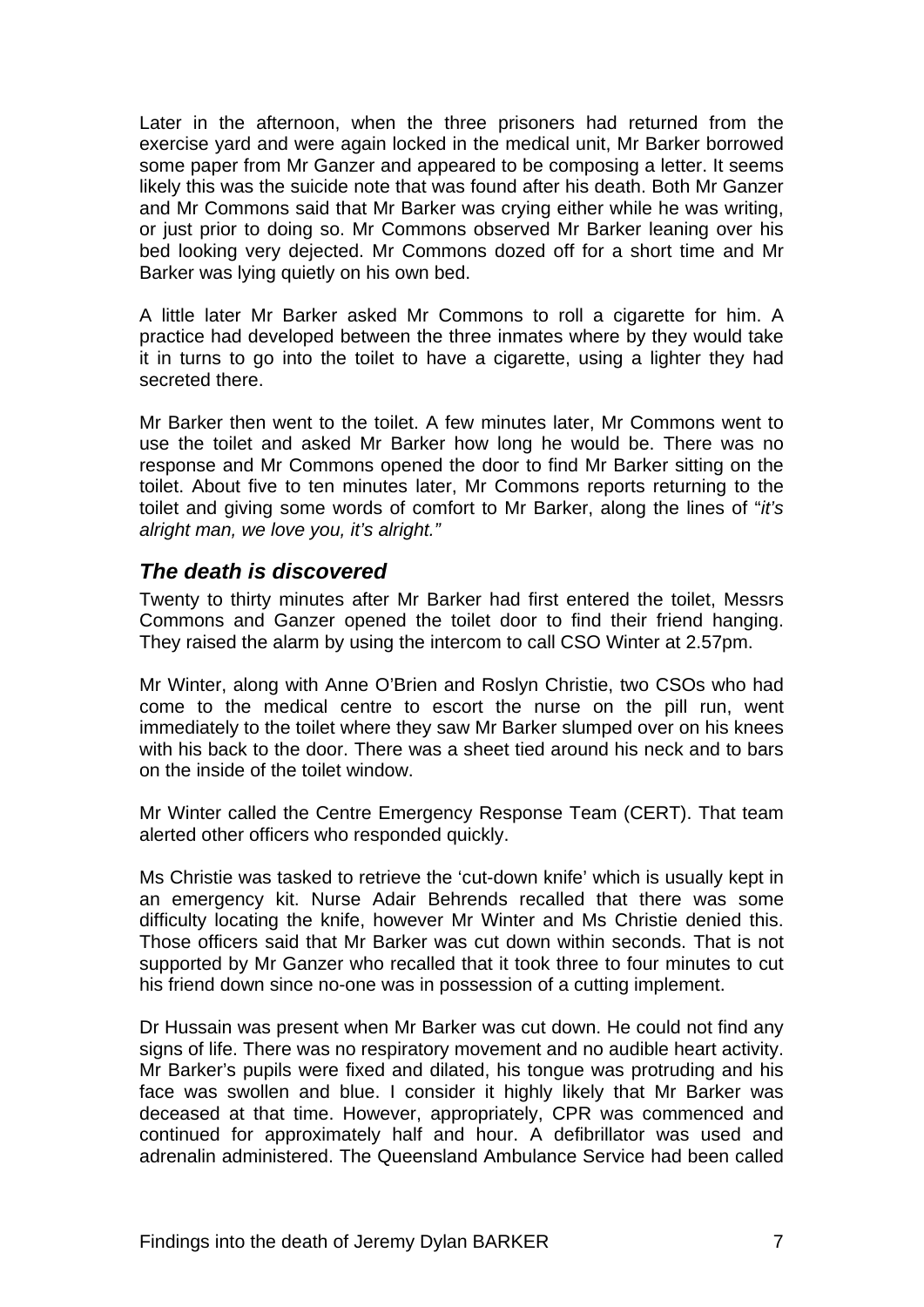at 3.11pm and were at the scene by 3.18pm. The paramedics observations at 3.20pm were inconsistent with life.

Mr Barker was declared dead at 3.32pm.

The investigation detailed earlier then commenced.

#### <span id="page-9-0"></span>*Investigation results*

A post-mortem examination was performed by Dr Nathan Milne at Queensland Health Scientific Services on 23 October 2007. Dr Milne concluded that Mr Barker's death was caused by hanging. He observed "*a*  red, partially band like abrasion/bruise on the neck consistent with a hanging *injury."* There were no injuries to the neck seen on internal examination, however Dr Milne explained that that was not uncommon in deaths from hanging, particularly when a broad ligature such as a sheet is used.

Consistent with Mr Barker's history of self-harming, Dr Milne observed linear scars on the distal anterior left forearm. There were eight longitudinal and five traverse scars measuring up to 110mm and 40mm respectively.

There was no evidence to suggest the involvement of another person in Mr Barker's death.

Mr Barker's identity was confirmed by finger print comparison.

A note confirmed to be in Mr Barker's handwriting revealed the writer anticipated dying.

# <span id="page-9-1"></span>**Findings required by s45**

I am required to find, as far as possible, who the deceased was, how he died, when and where he died, and what caused the death. As a result of considering all of the material contained in the exhibits and the evidence given by the witnesses I am able to make the following findings:-

<span id="page-9-5"></span><span id="page-9-4"></span><span id="page-9-3"></span><span id="page-9-2"></span>

| Identity of the deceased | The deceased person was Jeremy Dylan<br>Barker.                                                                                                                                                                                                                                                           |
|--------------------------|-----------------------------------------------------------------------------------------------------------------------------------------------------------------------------------------------------------------------------------------------------------------------------------------------------------|
| How he died              | Mr Barker took his own life by hanging<br>himself with a bed sheet from bars affixed to<br>a window of the toilet in a ward of the<br>medical centre of the prison where he was<br>incarcerated and being kept under<br>observation on account of his<br>being<br>assessed to be at risk of self harming. |
| <b>Place of death</b>    | He died in the medical unit of the Arthur<br><b>Gorrie Correctional Centre.</b>                                                                                                                                                                                                                           |
| Date of death            | Mr Barker died on 21 October 2007.                                                                                                                                                                                                                                                                        |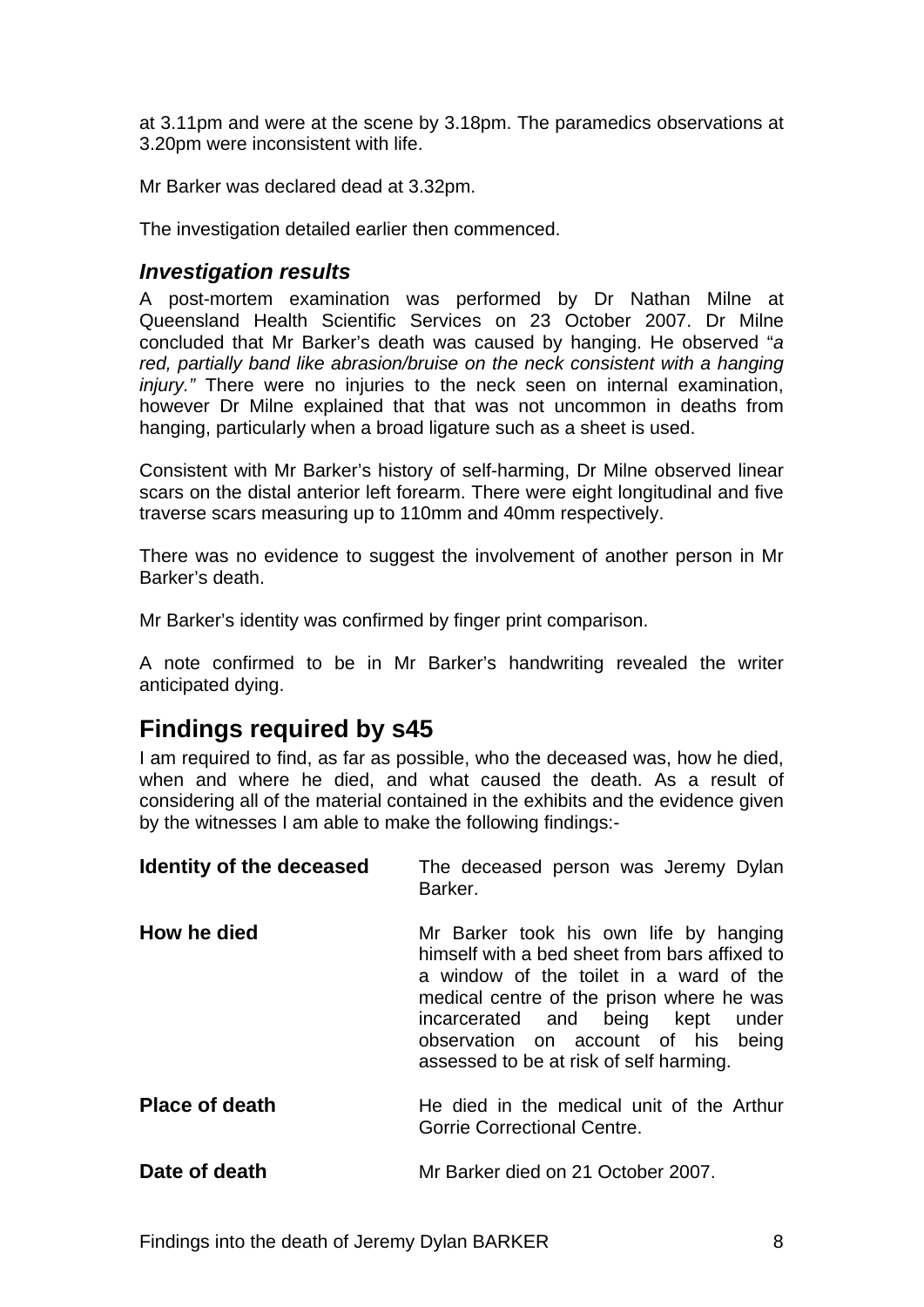## <span id="page-10-1"></span><span id="page-10-0"></span>**Concerns, comments and recommendations**

Section 46, insofar as it is relevant to this matter, provides that a coroner may comment on anything connected with a death that relates to public health or safety, or ways to prevent deaths from happening in similar circumstances in the future.

The aspects of this case which warrant consideration from that perspective are:-

- The presence of hanging points in the medical unit; and
- The observation of "at risk" prisoners

## <span id="page-10-2"></span>*Hanging points*

The exposed bars in the toilet window provided a convenient facility for a prisoner intent on suicide. They were positioned inside the glass; they were sufficiently strong to support an adult male's weight; they were secluded from any observation and the toilet pedestal provided an opportune step up. The prisoners in the ward had unrestricted access to the bathroom.

Two of the three prisoners in the ward were there because they had been assessed as being at high risk of self harm. In Mr Barker's case, the prison authorities had been explicitly warned he had expressed an intention to commit suicide "*by hanging if the opportunity arose."* 

The obvious risks this combination of circumstances created were well known to those responsible for Mr Barker's custodial care. In July 2007, Mr Winter had sent an email to the jail's two Accommodation Managers, which he copied to the Operations Manager, wherein he expressed concern about the prisoners having unsupervised access to the toilet where they could not be seen.

In August 2007, another prisoner had attempted to hang himself in the 8 bed ward by securing a ligature to the bars on the windows. CSO Doug Clark had alerted the Accommodation Managers and the Health Services Manager. He also bought the matter to the attention of Maintenance Manager. Ominously Mr Clark concluded his email by saying; *"This needs urgent attention before we do have a suicide hanging."*

These concerns were not meaningfully responded by those managers or their superiors. They gave various, unconvincing excuses as to why this had occurred: it was somebody else's responsibility; it was already being addressed; and/or they didn't recall receiving the emails. The QCS Inspectors' report is justifiably critical of the inadequate response to the information given by the CSOs.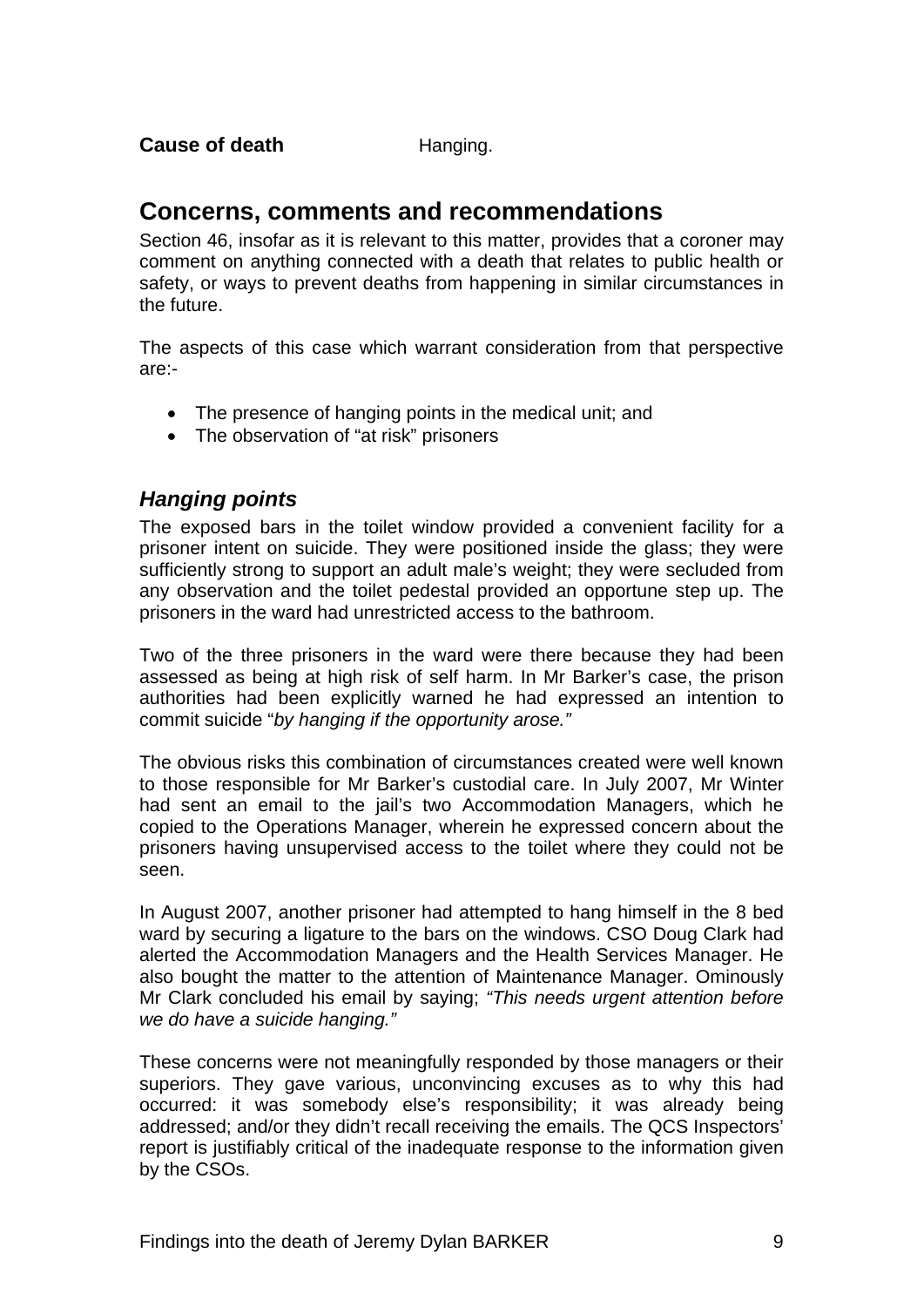The prison General Manager wrote to each of the managers concerned expressing his dissatisfaction with their lack of response and indicating he expected them to be proactive in identifying and better managing such risks. He indicated formal disciplinary action could result if further lapses occurred.

The bars in both wards were covered with Perspex soon after Mr Barker's death. However, exposed bars in other parts of the facility continue to result in deaths. I shall analyse that on-going problem in future inquests.

#### <span id="page-11-0"></span>*Observation*

As detailed earlier, Mr Barker was housed in the medical centre because he had been assessed as being at high risk of self harming. To reduce this risk it was ordered he be placed under 15 minute observations. The policies in place at the time made it clear this required an officer to go to the medical ward and observe the prisoner, not just view him over the CCTV. It seems Mr Winter may not have been aware of this requirement.

The last observation of Mr Barker recorded in the register used for that purpose was listed as having been made at 2.00pm, almost one hour before Mr Barker was discovered hanging. However, Mr Winter gave evidence that the observation log was incomplete and should not lead me to conclude that no further observations were carried out. Mr Winter says that either he or his colleague, Angeleena Johnson, did carry out the required observations at 2.15pm and 2.30pm.

Ms Johnson said that from 2.00pm onwards she was required to assist nursing staff on the medication round. During that time Mr Winter would not have been able to leave the monitoring station as he was the only other correctional officer in the medical centre. She had no knowledge of any observations being performed between 2.00pm and 2.57pm when the alarm was raised.

Mr Commons told investigators that he had not seen either of the prison officers since the time spent in the exercise yard at around lunch time.

I conclude that no officer went to the medical ward where Mr Barker was housed after 2.00pm. I accept it is likely Mr Winter viewed him from time to time over the CCTV while carrying out his other duties in the fishbowl but this was inadequate to detect the deterioration in his psychological conclusion. It is possible that had Mr Winter gone to the door of the ward at the required intervals he may have observed Mr Barker's distress when the latter was composing the suicide note and intervened. Alternatively, he may have become aware that Mr Barker was spending an unduly long time in the bathroom and investigated. He may have found the suicide note on the table beside Mr Barker's bed. He may have observed a sheet was missing from Mr Barker's bed. However, this is only speculation. I am unable to determine whether physical inspections as required by the correctional centre's policies would have definitely altered the outcome.